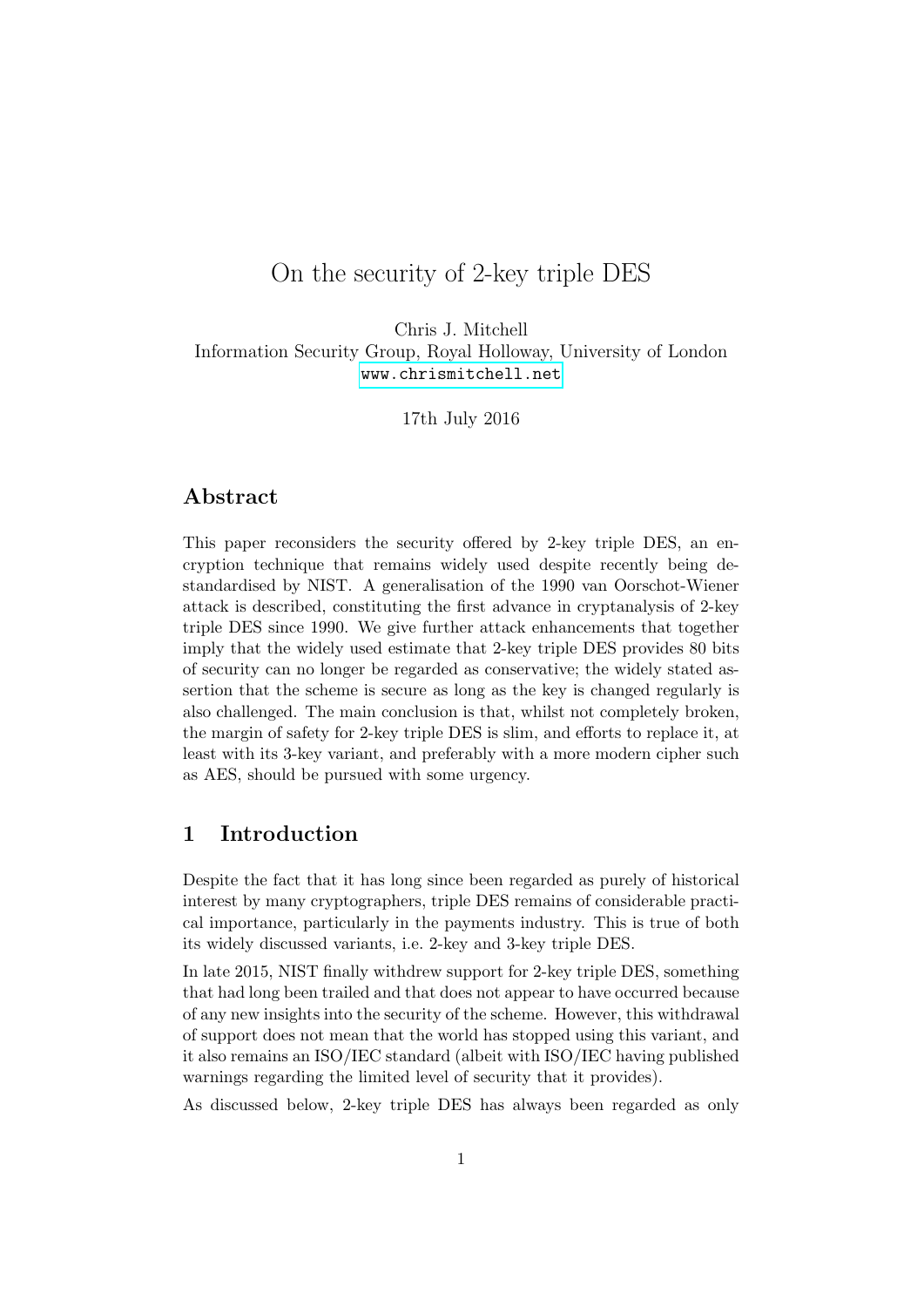giving a small margin of safety. In this paper we show that this margin is even less than was previously thought. We do this in three main ways:

- we show how the well-known van Oorschot-Wiener attack can be generalised to allow its effectiveness to be considerably improved by exploiting ciphertext generated using multiple keys;
- we show how the DES complementation property can be used to gain a factor of two efficiency improvement;
- we demonstrate how partially known plaintext/ciphertext pairs can be used in the attack as well as fully known pairs, without significantly damaging the attack's computational or storage complexity.

We also briefly discuss possible practical approaches to the implementation of attacks against 2-key triple DES, as well as considering the impact of the generalised attack on the security of the ANSI retail MAC. We conclude that the widely held assessment that 2-key triple DES only offers 80 bits of security is by no means an overly conservative assumption. It also follows that some of the most significant advice given to users of 2-key triple DES in order to help avoid cryptanalytic attacks is of limited validity.

The remainder of the paper is organised as follows. In Section [2](#page-1-0) we briefly review the history of triple DES. This is followed in Section [3](#page-4-0) by a discussion of a generalisation of the van Oorschot-Wiener attack, which for the last 25 years has been the most effective known attack against 2-key triple DES. In Section [4](#page-8-0) we briefly discuss how the DES complementation property can be used to double the attack speed. We turn in Section [5](#page-8-1) to considering how partially known plaintext/ciphertext pairs can be used in the attack. We briefly review possible practical attack implementation strategies in Section [6,](#page-11-0) before discussing the use of the attack method against the ANSI retail MAC in Section [7.](#page-12-0) The paper concludes in Section [8.](#page-15-0)

## <span id="page-1-0"></span>2 Triple DES — a brief history

The DES block cipher was originally published as a US Federal Standard (NBS FIPS PUB 46 [\[26\]](#page-18-0)) as long ago as  $1977$  — for further details of its origins see, for example, chapter 7 of Menezes, van Oorschot and Vanstone [\[18\]](#page-17-0). DES, also known as the Data Encryption Algorithm (DEA), is a 64 bit block cipher, i.e. it transforms a 64-bit plaintext block into a 64-bit ciphertext block, employing a 56-bit key.

From day one it was criticised for the short length of its key. Even 40 years ago, performing  $2^{56}$  encryptions, as needed for a brute force search for a key using a single known plaintext/ciphertext pair, was just about within the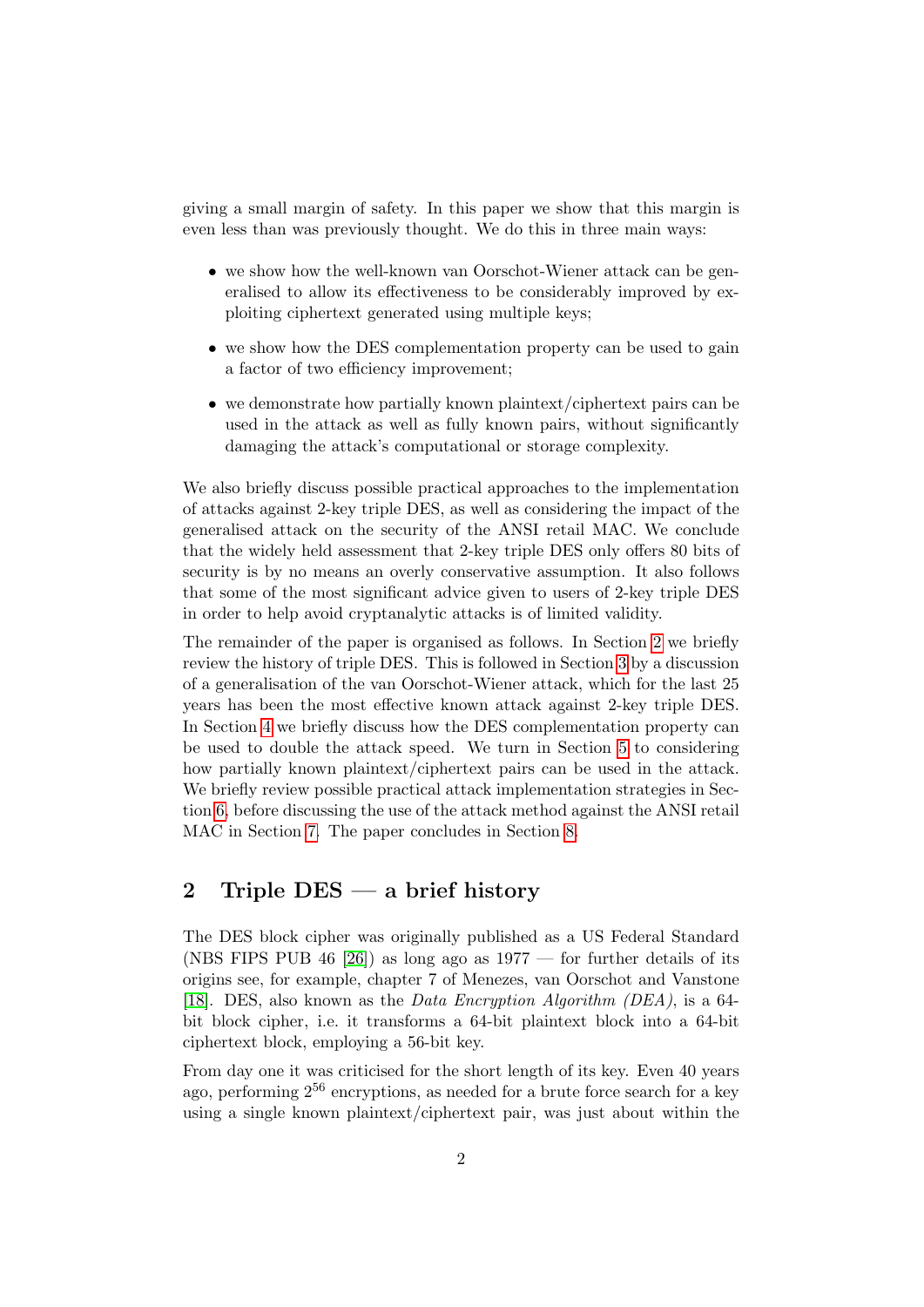bounds of possibility using special-purpose hardware. Indeed, the design for a special purpose brute-force device capable of finding a DES key within a day was sketched by Diffie and Hellman, [\[5\]](#page-16-0), and was estimated by them to cost 10 million US dollars.

These concerns did not stop the very widespread adoption of DES, not only within the US (where it became an ANSI standard, X3.92 [\[2\]](#page-16-1)), but worldwide, particularly within the financial sector. This was probably because of the lack of any widely known public competitor schemes. Despite the short key length, the use of DES was arguably a huge success and there are no public domain examples, of which the author is aware, of significant compromises because of the limited key length.

However, it became clear within a few years of its publication that a more secure version of DES was required, allowing a longer key length. This need gave rise to the two well-known versions of triple DES, one of which forms the main focus of this paper. With the rise of triple DES, use of just one iteration of DES, as originally standardised, became known as single DES.

The gradual switch to triple DES was supported by its standardisation by NIST [\[21,](#page-17-1) [23\]](#page-17-2), ANSI [\[3\]](#page-16-2), and ISO/IEC [\[10,](#page-16-3) [11\]](#page-16-4). This switch was very timely, as by the second half of the 1990s single DES has been broken in various ways (all using brute force attacks). Of particular interest was the fact that in 1998 a special-purpose DES breaking machine, Deep Crack, was designed and built for a few hundreds of thousands of US dollars [\[6\]](#page-16-5), vindicating the 1977 predictions by Diffie and Hellman. In fact, a large distributed softwareonly attack (coordinated through the DESCHALL project) had shortly before succeeded in breaking a 'DES challenge' [\[4\]](#page-16-6). This served notice to the world at large that single DES was no longer secure.

Since double DES (i.e. two iterations of DES encryption using independent keys) has long been ruled out as offering very limited additional security by comparison with single DES (see Diffie and Hellman, [\[5\]](#page-16-0)), then the obvious next alternative is to perform triple DES, i.e. three iterations of the DES algorithm. The general idea of using three iterations of DES was mentioned in 1977 by Diffie and Hellman, [\[5\]](#page-16-0), as a way of dramatically improving the security of DES. In practice, rather than performing three consecutive encryptions, it has become the norm to first perform an encryption (using key  $K_1$ ), then perform a decryption (using key  $K_2$ ), and finally perform another encryption (using key  $K_3$ ). The encrypt-decrypt-encrypt approach has the advantage of being backwards-compatible with single DES if  $K_1 =$  $K_2 = K_3$ . This potentially makes migration from single to triple DES much simpler. If  $K_1$ ,  $K_2$  and  $K_3$  are all chosen independently, encrypt-decryptencrypt is known as 3-key triple DES.

As reported by Merkle and Hellman, [\[19\]](#page-17-3), in 1978 Tuchman proposed a 2-key variant of triple DES. This involves choosing  $K_1 = K_3$ , i.e. first encrypting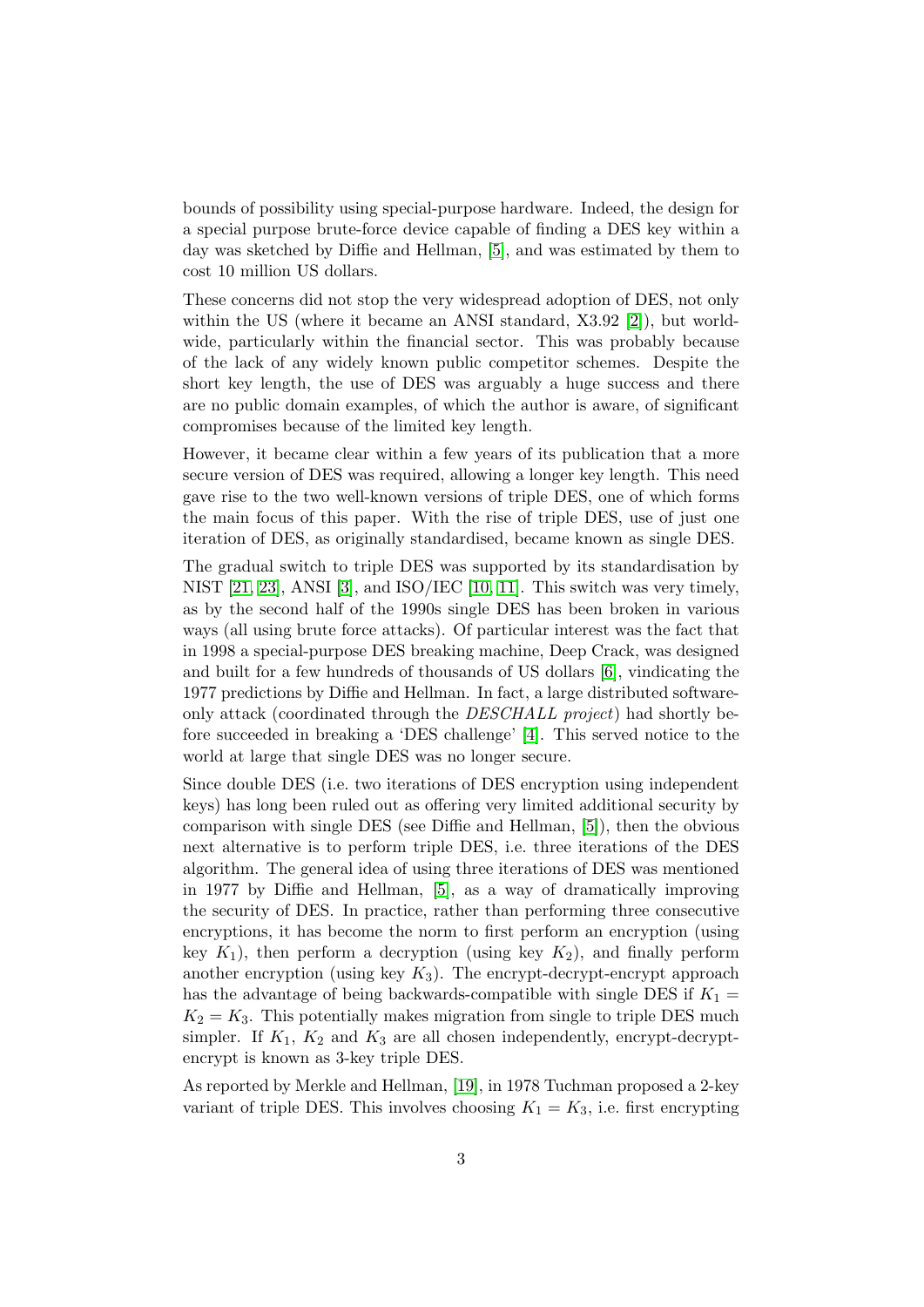with  $K_1$ , then decrypting with  $K_2$ , and finally re-encrypting with  $K_1$ . This approach has the advantage of only involving two DES keys, reducing the key storage and transmission requirements to the same as for double DES, but giving significantly greater security than provided by double DES. However, it is clear that 2-key triple DES is itself significantly less secure than 3-key triple DES, and Merkle and Hellman [\[19\]](#page-17-3) described an attack against 2 key triple DES which is significantly more effective than the best known attack against the 3-key version. They suggested that this means that the 3-key variant should always be used. Since Merkle and Hellman's attack was published in 1981, one other attack against 2-key triple DES has been devised, namely that due to van Oorschot and Wiener, [\[28\]](#page-18-1); this latter attack is discussed in Section [3](#page-4-0) below.

The NIST standard for the DES algorithm, FIPS PUB 46-3 [\[21\]](#page-17-1), was withdrawn back in 1999. This signalled the end of standard-status for single DES. The situation for 2-key and 3-key triple DES standardisation is much less clear cut. Triple DES has been standardised by a variety of bodies including NIST in SP 800-67, [\[23\]](#page-17-2), and by ISO/IEC in the first and second editions of ISO/IEC 18033-3, [\[10,](#page-16-3) [11\]](#page-16-4). All these standards specify both 2-key and 3-key triple DES.

Despite the fact that 2-key triple DES is clearly less secure than the 3-key version, it has been very widely used, particularly by the electronic payments industry, where it remains in active use. For example, the current version of the EMV standard, [\[7\]](#page-16-7), used as the basis for security for credit and debit cards worldwide, specifies that 'The double-length key triple DES encipherment algorithm (see ISO/IEC 18033-3) is the approved cryptographic algorithm to be used in the encipherment and MAC mechanisms' [here double length is a reference to the 2-key variant of triple DES].

As a result, there is considerable industry pressure to retain both variants as standards. At the same time, there has been considerable pressure both from academia and from bodies such as NIST to phase out all use of DES (and in particular 2-key triple DES) in favour of more modern, more secure, and more efficient algorithms, such as AES, [\[22\]](#page-17-4).

In this latter connection, for some years NIST has been particularly keen to phase out triple DES, particularly the 2-key variant. Indeed, in the latest revision of NIST SP 800-131A, [\[24\]](#page-17-5), published in late 2015, it was announced that support for 2-key triple DES had been withdrawn. A similar statement can be found in the latest (January 2016) version of NIST SP 800-57 Part 1, [\[25\]](#page-17-6). This withdrawal of support is in line with previous announcements on the subject. However, ISO/IEC has not followed the same path, and both 2-key and 3-key triple DES variants remain as standard algorithms in the most recent (2010) version of ISO/IEC 18033-3 [\[11\]](#page-16-4), although use of the 3-key variant is recommended. ISO/IEC SC 27 (the committee responsible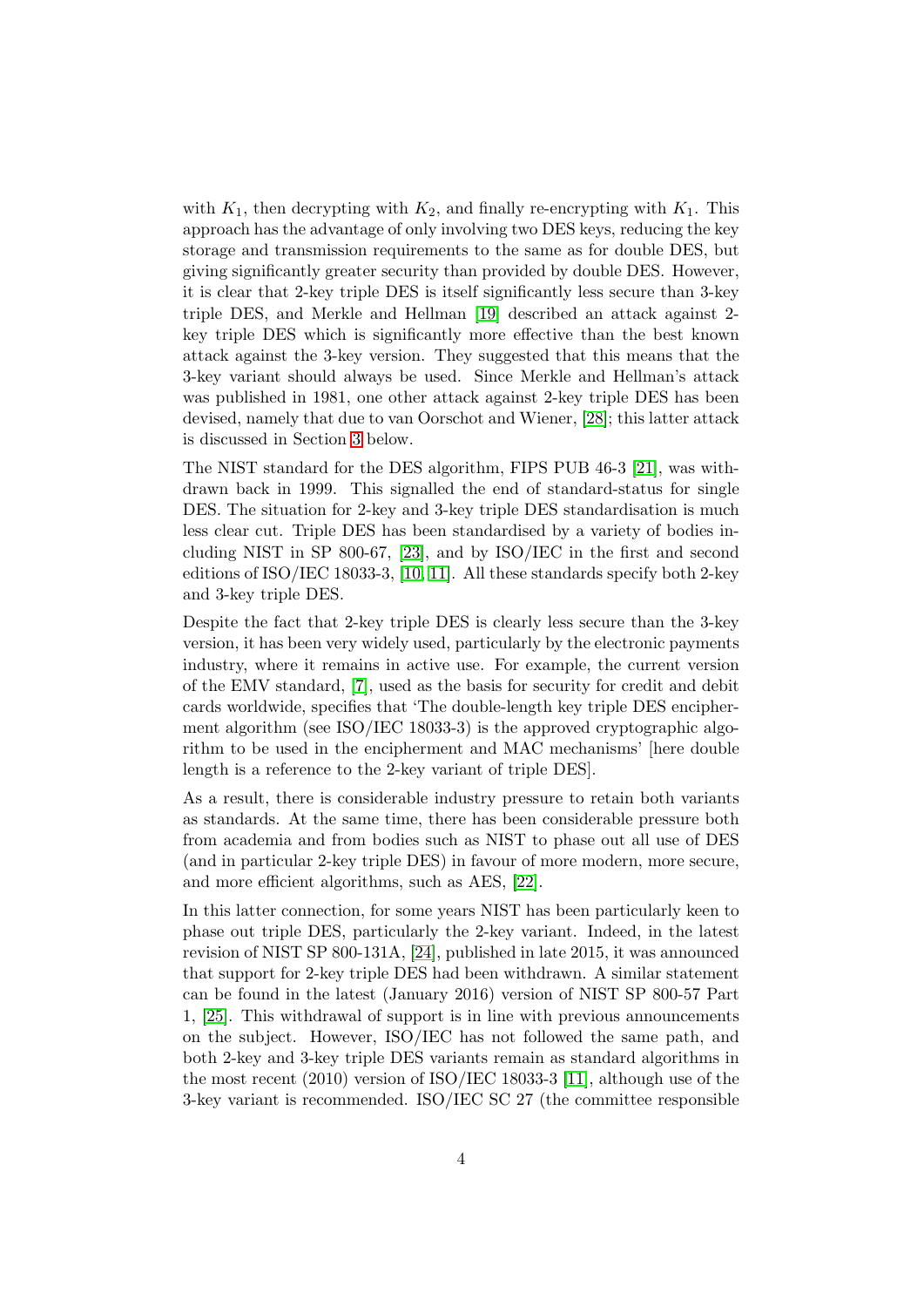for drawing up ISO/IEC 18033-3) has published guidance on the use of triple DES in two standing documents, [\[12,](#page-16-8) [13\]](#page-17-7). Key statements from one of these standing documents, [\[12\]](#page-16-8), expressing sentiments that have been widely reproduced elsewhere, are:

- 'depending on the required security level, the maximum number of plaintexts encrypted under a single key should be limited'; and
- the effective key-length of two-key Triple-DES in specific applications can only be regarded as 80 bits (instead of 112 bits)'.

The statement regarding 80-bit security has also been given in various documents produced by NIST (see, for example, Section 5.6.1 of NIST 800-57 Part 1, [\[25\]](#page-17-6)). We reconsider both these claims at the end of this paper.

## <span id="page-4-0"></span>3 Generalising the van Oorschot-Wiener attack

#### 3.1 The original attack

In 1990, almost a decade after the Merkle-Hellman attack was published, a somewhat more practical attack against 2-key triple DES was described by van Oorschot and Wiener [\[28\]](#page-18-1). This attack is more practical in that it only requires known plaintext/ciphertext pairs, rather than chosen plaintext/ciphertext pairs. We next provide a brief description of this attack.

The attack requires that the attacker has access to  $n$  plaintext/ciphertext pairs  $(P, C)$ , all created using the same 2-key triple DES key (i.e. the same pair of DES keys  $(K_1, K_2)$  — we use this notation throughout). The main idea is to fix a 64-bit value A, and to hope that  $e_{K_1}(P) = A$  for one of the pairs  $(P, C)$ . If this is true, then finding  $K_2$  only requires a single DES key search, i.e. performing  $2^{56}$  DES operations. Of course, unless n is very large, the guess is unlikely to be true, so the attack has to be performed for many values of  $A$ . The larger the value of  $n$ , the larger the probability of a successful attack using a value A, and hence the more efficient the attack.

The attack proceeds as follows, where  $e_K(P)$  and  $d_K(C)$  represent the DESencryption of  $P$ , and DES-decryption of  $C$ , respectively, using the key  $K$ .

- 1. Tabulate the  $(P, C)$  pairs, sorted or hashed on the plaintext values  $P$ , to create Table 1, which requires  $O(n)$  words of storage.
- 2. Now randomly select and fix (for steps 2–4) a value A. [This stage of the attack will succeed if and only if  $A = e_{K_1}(P)$  for one of the known plaintexts P. If steps 2–4 succeed with this value of A we can find the target triple DES key; if not, we simply repeat with a different value of  $A$  — see step 5.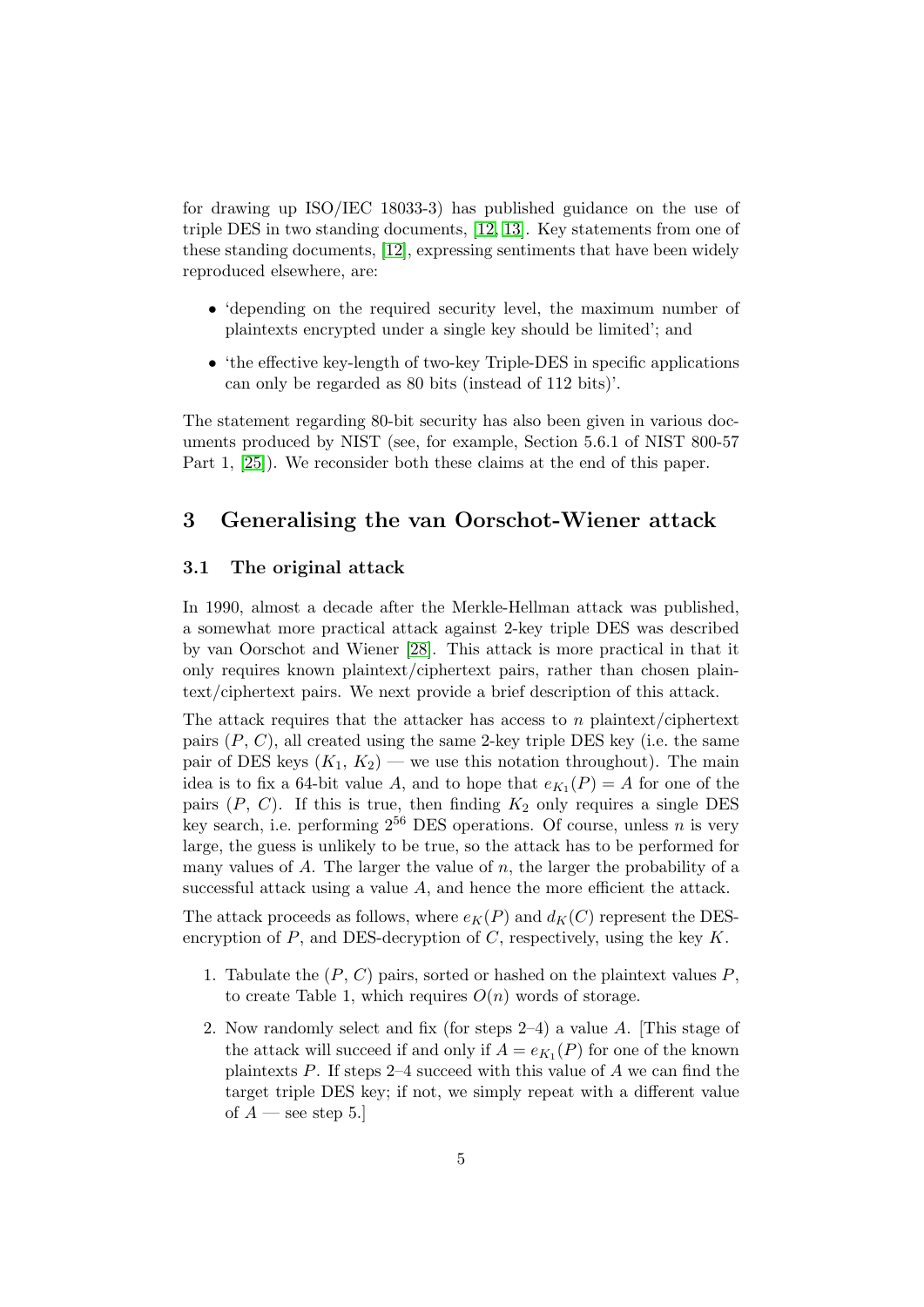- 3. Create a second table (Table 2) as follows. For each of the  $2^{56}$  possible DES keys *i*, calculate  $P_i = d_i(A)$ . Next look up  $P_i$  in Table 1. If  $P_i$  is found in the first column of Table 1, take the corresponding ciphertext value C and compute  $B = d_i(C)$ . Now store B together with i in Table 2, which is sorted (or hashed) on the B values. Note that the same B value may occur more than once.
- 4. Each entry in Table 2 consists of a value of B and the corresponding key i, where i is a candidate for  $K_1$ ; as described above, each  $(B, i)$ pair is associated with a  $(P, C)$  pair from Table 1 where  $e_i(P) = A$ . The remaining task is to search for possible values of  $K_2$ .

For each of the  $2^{56}$  candidates, j, for  $K_2$ , calculate what the value B would be if j had been used for  $K_2$ , i.e.  $B_j = d_j(A)$ . Now look up  $B_j$ in Table 2. For each appearance of  $B_i$  (if any) the corresponding key i from Table 2, along with key  $j$ , is a candidate for the desired pair of keys  $(K_1, K_2)$ . Each such candidate key pair is then tested on at most two other plaintext/ciphertext pairs. If this key pair gives the correct results then the target triple DES key  $(K_1, K_2)$  has been found and the task is complete.

5. If step 4 fails, then the process in steps 2–4 is repeated for a new random value of A. [Note that, to avoid the (small) risk of repeating values of A, the values could be worked through in some order].

We can summarise the complexity of this attack as follows.

- The time required to create and sort/hash Table 1 is negligible compared to other computations given  $n \ll 2^{56}$ . As already mentioned the space required is  $O(n)$ .
- For each trial value A, Table 2 costs a little more than  $2^{56}$  DES computations to create (assuming Table 1 is hashed on the plaintext values so that look-ups take a constant time). Because only  $2^{56}$  out of  $2^{64}$ possible 64-bit blocks are searched for in Table 1, the expected number of entries in Table 2 is  $n/2^8$ , i.e. the storage required for Table 2 is small by comparison with Table 1.
- Working with Table 2 to find candidate pairs of keys costs a further  $2^{56}$  DES computations. That is, testing a single value of  $A$  costs a total of around  $2^{57}$  DES computations.
- The probability that one iteration of steps 2–4 will succeed, i.e. yield the correct key pair, is approximately  $n/2^{64}$ , so the total attack cost is approximately  $2^{121}/n$  DES computations (assuming the cost of the various look-ups and tests is dwarfed by the DES calculations).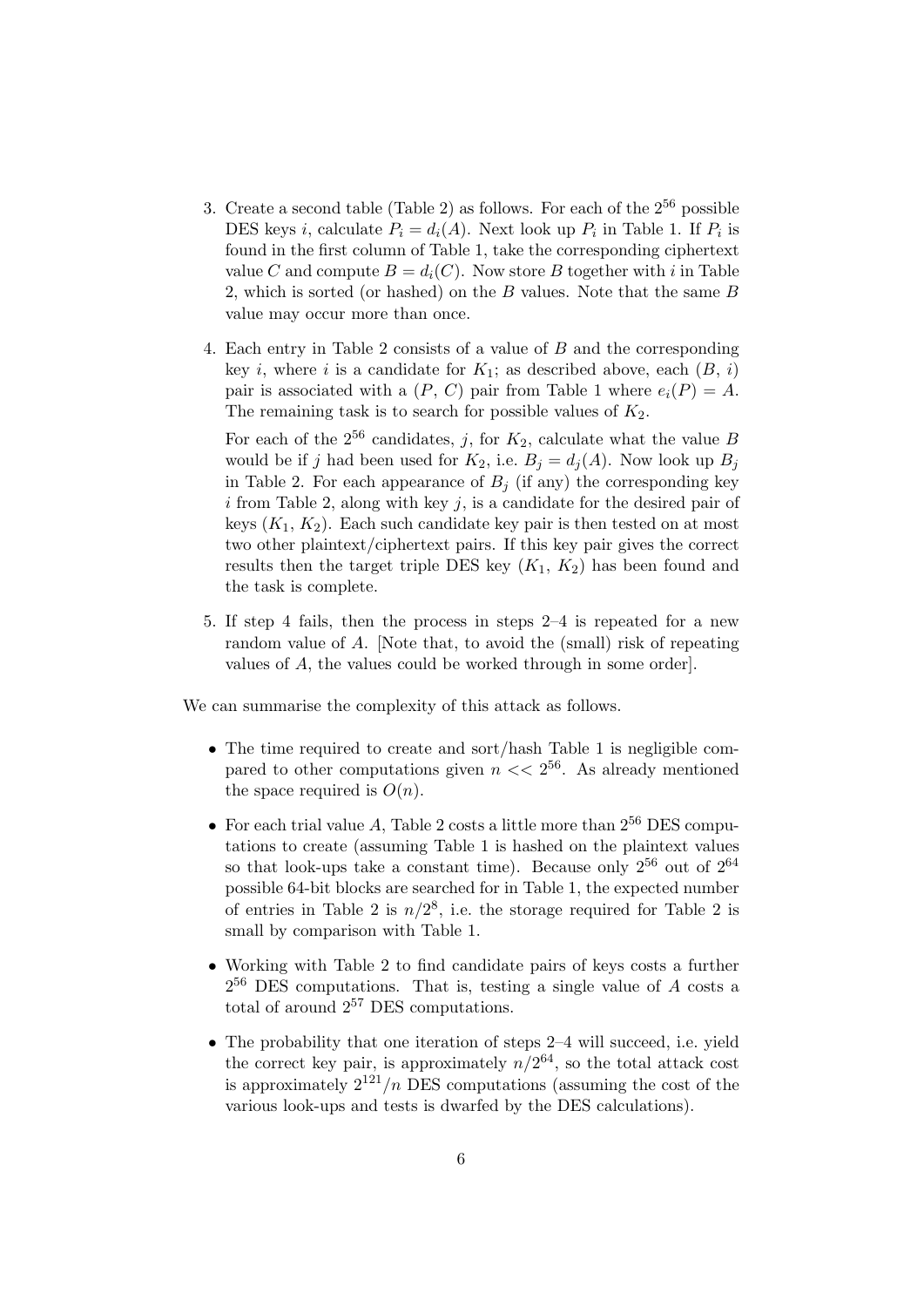In summary, if we have  $2^t$  known plaintext/ciphertext pairs, i.e.  $n = 2^t$ , then 2-key triple DES can be broken using  $2^{121-t}$  DES computations and  $O(2<sup>t</sup>)$  storage. For example, if  $n = 2<sup>32</sup>$ , i.e. if we have as many as 4 billion known plaintext/ciphertext pairs, then the key can be discovered in  $2^{89}$  DES computations. In conclusion, launching an attack only becomes practical if very large volumes of matching plaintext and ciphertext, all generated using a single triple DES key, are available. This has led to the following two widely drawn conclusions regarding the security of 2-key triple DES, referred to at the end of Section [2.](#page-1-0)

- As a safe estimate, 2-key triple DES offers at least 80 bits of security.
- If the key is changed reasonably frequently (limiting  $n$  in the above attack), practical attacks against 2-key triple DES are infeasible.

In the remainder of this paper we challenge the second conclusion, and also provide evidence that the lower bound estimate of 80 bits of security is not as conservative as it might seem.

#### 3.2 Dualising the attack

The above attack can readily be dualised. That is, instead of choosing and fixing a candidate for  $A = e_{K_1}(P)$ , one could choose a candidate for  $B = d_{K_1}(C)$ . All possible encryptions of B can then be compared with values of C in Table 1. This observation underlies the application of the van Oorschot-Wiener attack to the ANSI retail MAC, as described in Section [7.](#page-12-0)

### <span id="page-6-1"></span>3.3 The generalisation

We start by making an apparently simple observation on the van Oorschot-Wiener attack. That is, the attack will work just as well if the  $n$  plaintext/ciphertext pairs are generated using a range of different triple DES keys. Of course, when performing the tests in step 5, it is necessary to use additional plaintext/ciphertext pairs that have been generated using the appropriate triple DES key. Also, when the attack is successful, only one of the keys will be found, and can only be used to decrypt other material encrypted using that key. Nevertheless, depending on the application, this could still have devastating consequences for security.

We can modify the algorithm described above to take account of this observation by changing steps 1, 3 and 4, as follows.

[1](#page-6-0)' Assemble the pairs  $(P, C)$  into subsets<sup>1</sup>, where all the pairs in each

<span id="page-6-0"></span><sup>&</sup>lt;sup>1</sup>We require that each subset contains at least two, and preferably three, pairs, so that candidates for  $(K_1, K_2)$  can be checked.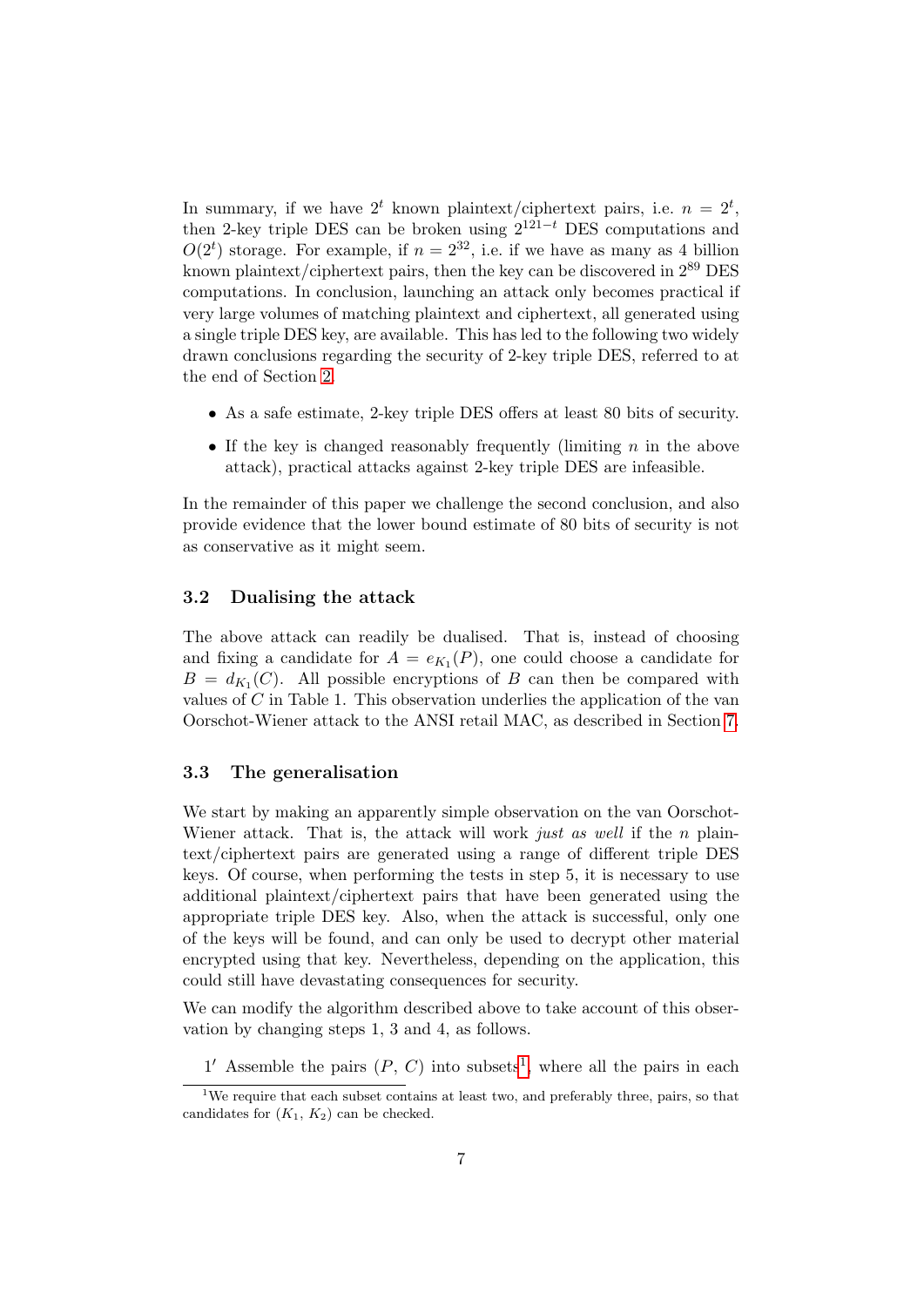subset have been created using the same key, and assign each subset a unique label s (we also use s as the label for the triple DES key used to create the subset). Tabulate all the  $(P, C, s)$  triples (where s is the key label), sorted or hashed on the plaintext values, to create Table 1, which requires  $O(n)$  words of storage. Note that there may be repeated P values, but this should not create a major difficulty.

- $3'$  Create a second table (Table 2) as follows. For each of the  $2^{56}$  DES keys *i*, calculate  $P_i = d_i(A)$ . Next look up  $P_i$  in Table 1. If  $P_i$  is found in the first column of Table 1, take the corresponding ciphertext value (or values) C (and the label(s) s) and for each compute  $B = d_i(C)$ . Now store  $B$  together with  $i$  and  $s$  in Table 2, sorted (or hashed) on the B values. Note that the same B value may occur more than once.
- 4 <sup>0</sup> Each entry in Table 2 consists of a value of B and the corresponding key i and label s, where i is a candidate for  $K_1$  for label s; as described above, each  $(B, i, s)$  triple is associated with a  $(P, C, s)$  triple from Table 1 where  $e_i(P) = A$ . The remaining task is to search for possible values for  $K_2$ .

For each of the  $2^{56}$  candidates, j, for  $K_2$ , calculate what the value B would be if j had been used for  $K_2$ , i.e.  $B_i = d_i(A)$ . Now look up  $B_i$ in Table 2. For each appearance of  $B_i$  (if any) the corresponding key  $i$  from Table 2, along with key  $j$ , is a candidate for the desired pair of keys  $(K_1, K_2)$  with label s. Each such candidate key pair is then tested on at most two other plaintext/ciphertext pairs from the label s subset. If this key pair gives the correct results then the triple DES key  $(K_1, K_2)$  with label s has been found and the task is complete.

Apart from the fact that the tables have an extra value in each entry (the key label, typically at most four bytes long), none of the attack complexities have changed. I.e., if we have  $2^t$  known plaintext/ciphertext pairs, i.e.  $n = 2^t$ , then 2-key triple DES can be broken using  $2^{121-t}$  DES computations and  $O(2<sup>t</sup>)$  storage. Here the meaning of 'broken' is slightly different, in that it now means that one of the triple DES keys has been discovered, rather than the single key used to encrypt all the  $n$  known pairs.

It is important to see that this means that changing the triple DES key from time to time has no impact on the attack effectiveness. Of course, regular key changes remain a good idea since, even if the attack is successful, only the plaintext encrypted using the broken key can be recovered. Knudsen and Robshaw, [\[16\]](#page-17-8), observed that 'It is interesting to note that changing encryption keys does not necessarily provide much additional protection against exhaustive search' — prescient remarks!

An interceptor may not always know when keys have changed, so labeling plaintext/ciphertext pairs may not be simple. In such a case, the known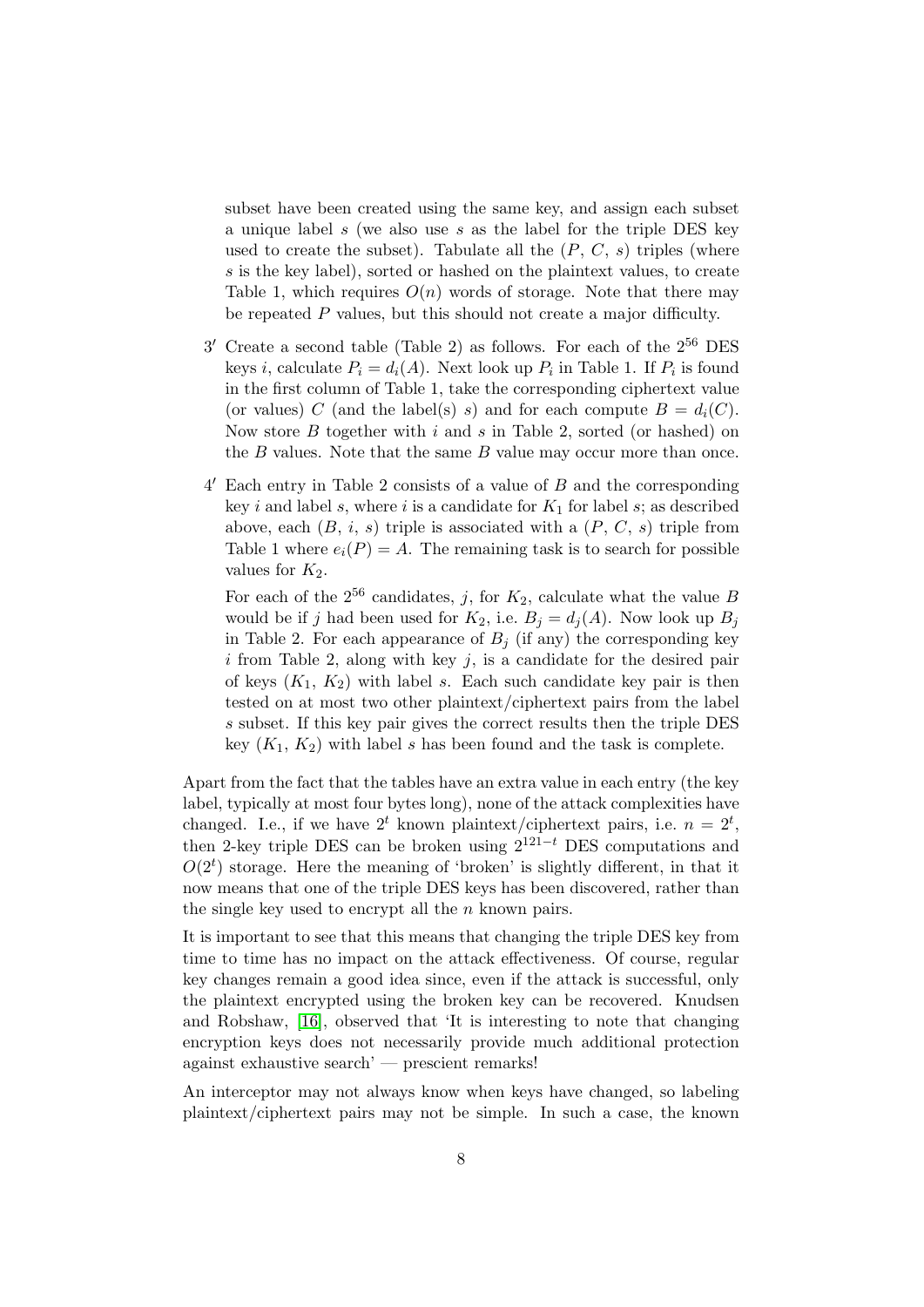plaintext/ciphertext pairs could be arranged in order of transmission, in the hope that the pairs generated using a single DES key pair will be consecutive in the list. When checking a candidate key pair, the two adjacent pairs in this temporal ordering could be used to check whether the candidate is valid.

Finally, we observe that there is nothing specific to DES about the above generalisation, or the original van Oorschot-Wiener attack for that matter. The attack would work equally well against any triple-iterated block cipher with the same key structure; however, we restrict our attention to DES here since it is the only block cipher for which triple encryption is widely used (at least as far as is known to the author). Also, the enhancement described in the next section is specific to DES.

## <span id="page-8-0"></span>4 Exploiting the DES complementation property

The effectiveness of the generalised van Oorschot-Wiener attack can be improved using the well-known DES complementation property (see, for example,  $[18]$ ). This property says that, for any 64-bit block P and any DES key K ( where  $\overline{X}$  denotes the bit-wise complement of bit string X):

$$
\overline{e_K(P)} = e_{\overline{K}}(\overline{P}).
$$

I.e., if  $P$  and  $K$  are complemented, then the output ciphertext is also complemented. It is interesting to observe that Lucks [\[17\]](#page-17-9) considered how to use this property to improve the efficiency of his attacks on 3-key triple DES.

This property can be used to effectively double the number of plaintext/ciphertext pairs, since every plaintext/ciphertext pair for the key  $K$  will give us another pair for the key  $\overline{K}$ . Another way of looking at this is that we can perform the attack steps for A and  $\overline{A}$  simultaneously, reducing the required number of DES computations by half. Hence, if  $n = 2^t$ , then 2-key triple DES can be broken using  $2^{120-t}$  DES computations and  $O(2^t)$  storage. E.g., if  $n = 2^{32}$ , i.e. if we have as many as 4 billion known plaintext/ciphertext pairs, then the key can be discovered in 2<sup>88</sup> DES computations.

### <span id="page-8-1"></span>5 Using partially known plaintext

We next describe an attack enhancement designed to cope with the situation where we have ciphertext blocks for which we do not know the precise plaintext value. For example, we may have a ciphertext block C for which we know 56 of the 64 plaintext bits, but not the other eight, i.e. there is a set of  $2^8$  possible values for P for a given ciphertext block C. The van Oorschot-Wiener attack (and the variants we have so far described) cannot use such information, rather restricting the attack scenarios.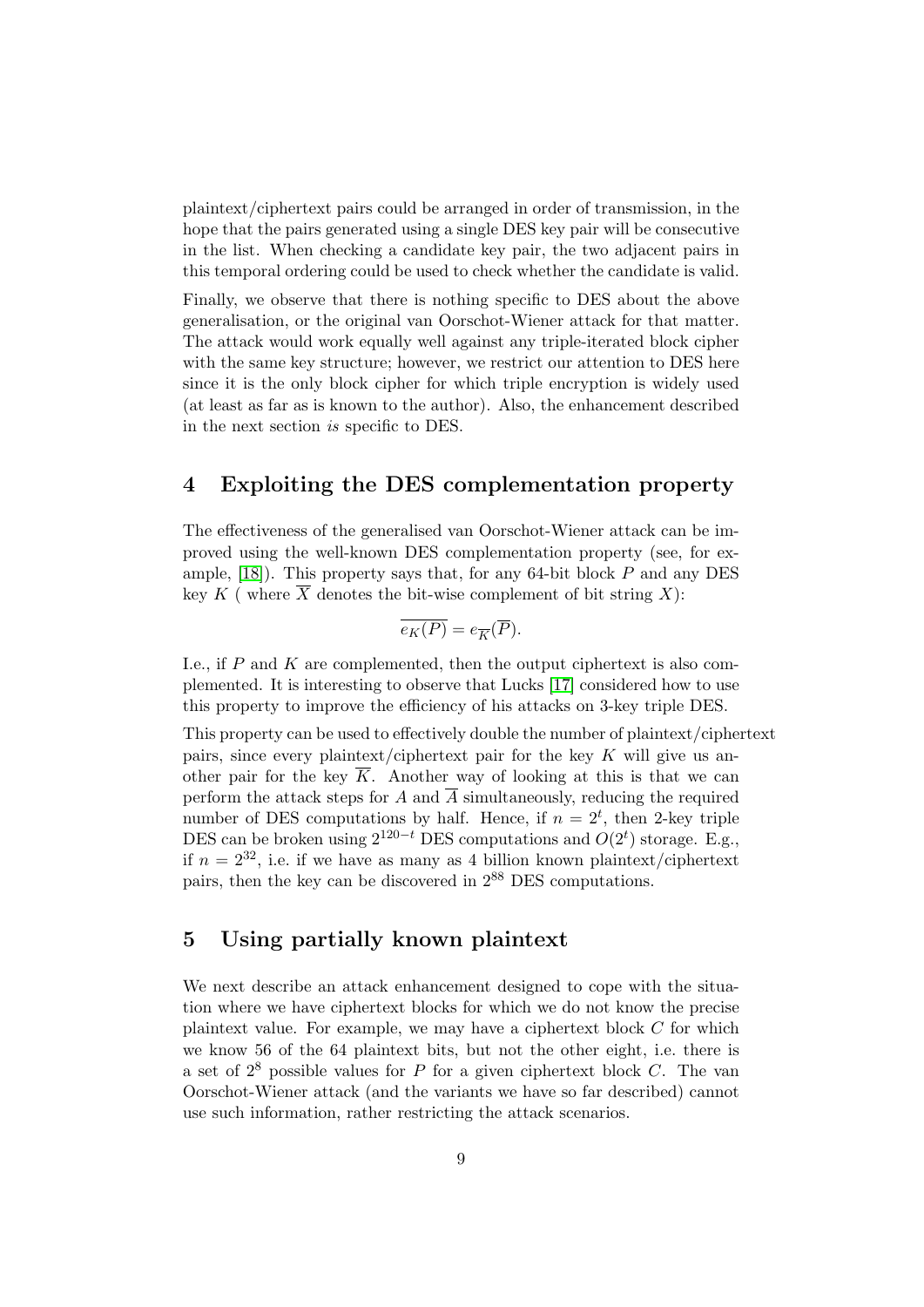Such a situation could easily arise in practice. To take a simple example from the payments industry (where 2-key triple DES is in use), the ISO 9564-1 [\[9\]](#page-16-9) Format 0 PIN block involves creating a 64-bit plaintext block by combining an account number with a 4-digit PIN [\[9\]](#page-16-9). If a triple-DESenciphered Format 0 PIN block is obtained for which the account number is known, then the only unknown information in the plaintext is the value of the PIN, for which there are only  $10^4 \approx 2^{13}$  possible values.

Such partial plaintext information can be used in a further modification to the van Oorschot-Wiener attack. This modification arises from the observation that the attack will still work even if some of the plaintext/ciphertext pairs are actually false. If a false pair generates a candidate key, then this key will be rejected when it is checked against 'correct' pairs. Of course, there is the danger that the check at the end of step 4 might be done using a false pair, and hence a valid candidate would be rejected, but we can avoid this if we assume checking is always done using valid data.

This observation can be used to make use of partial knowledge of a plaintext block (for a known ciphertext block) by generating a set of plaintext/ciphertext pairs all having the same ciphertext element. That is, we generate all the plaintext blocks P which satisfy the known information, and for each such 'possible' plaintext block we create a pair containing it and the known ciphertext block. We then add them all to the set of known plaintext/ciphertext pairs used in the attack. For example, if we have a ciphertext block  $C$  for which we know all but  $w$  bits of the plaintext block, we then generate  $2^w$  plaintext/ciphertext pairs with plaintext blocks covering all possibilities for the 'missing'  $w$  bits, all with the same value of  $C$ . Of course, all but one of these pairs will be false, but this does not matter.

To see how this affects the attack, we give below a modified version of the generalised attack technique given in Section [3.3](#page-6-1) — only steps 1 and 4 are changed, and hence we only show these steps. Whilst we could readily combine this modification with the attack exploiting the complementation property, in order to simplify the presentation we avoid doing this here.

We suppose that we have  $n$  ciphertext values, for some of which we have only partial plainrexr. We assume that in every case there are at most  $2^w$ candidates for the plaintext block, i.e. the set of mostly false pairs for a single ciphertext block contains at most  $2^w$  pairs.

 $1''$  Assemble the pairs  $(P, C)$  into subsets including the sets of mostly false pairs (as above), where all the pairs in each subset have been created using the same key, and assign each subset a label s. Note that there will be at most  $2^wn$  pairs. Tabulate all the  $(P, C, s)$  triples, sorted or hashed on the plaintext values, to create Table 1, which requires  $2^wO(n)$  words of storage. Note that there may be repeated P values,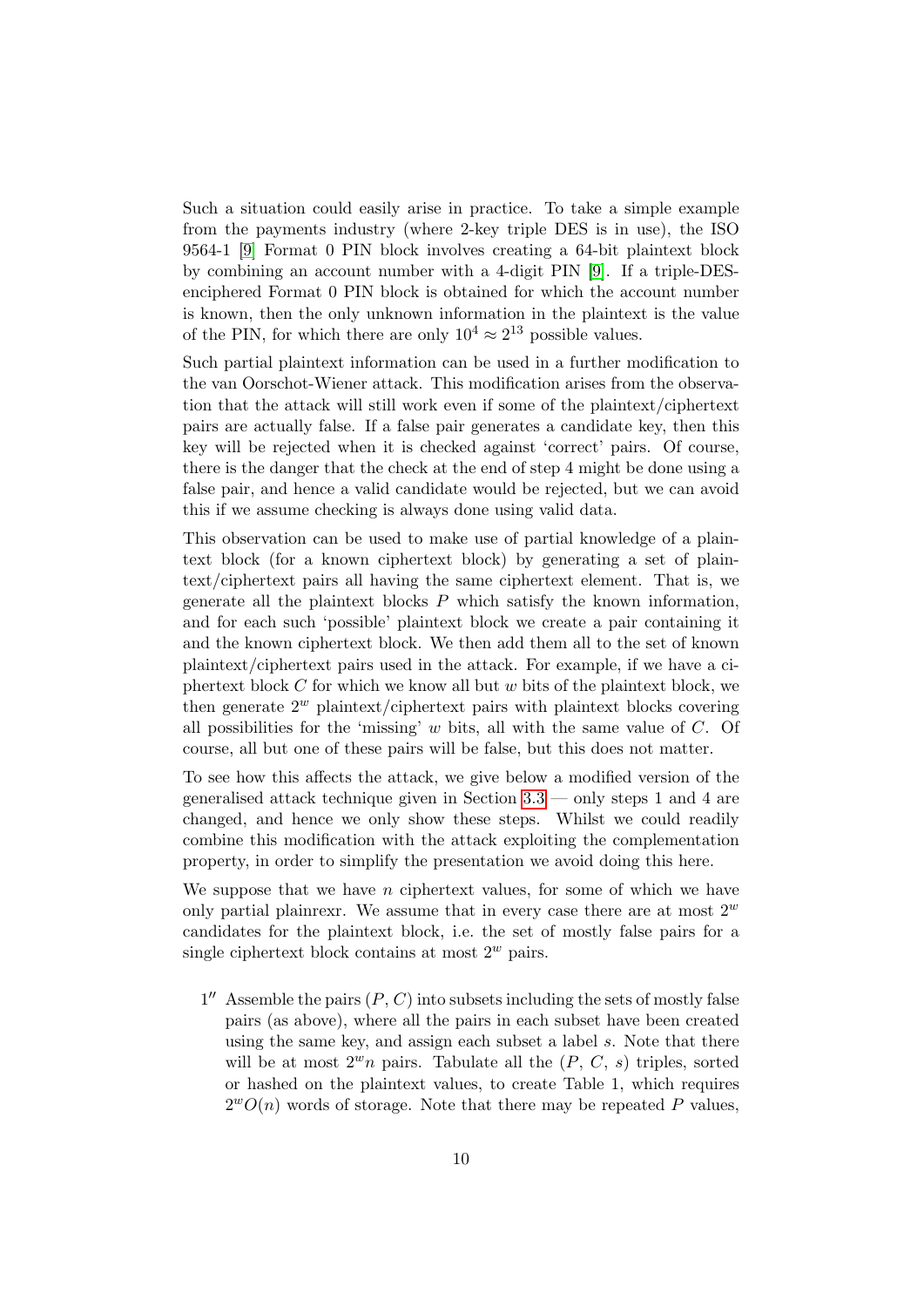but this should not create a major implementation difficulty.

 $4''$  Each entry in Table 2 contain a  $B$  value and the corresponding key i and label s, where i is a candidate for  $K_1$  for label s; as described above, each  $(B, i, s)$  triple is associated with a  $(P, C, s)$  triple in Table 1 where  $e_i(P) = A$ . It remains to search for values for  $K_2$ .

For each of the  $2^{56}$  candidates, j, for  $K_2$ , calculate what the value B would be if j had been used for  $K_2$ , i.e.  $B_j = d_j(A)$ . Now look up  $B_j$ in Table 2. For each appearance of  $B_i$  (if any) the corresponding key  $i$  from Table 2, along with key  $j$ , is a candidate for the desired pair of keys  $(K_1, K_2)$  with label s. Each such candidate key pair is then tested on at most two other plaintext/ciphertext pairs from the label s subset (where either the mostly false pairs are avoided, or where only the partial information about the plaintext is used in the checking). If this key pair gives the correct results then the triple DES key  $(K_1,$  $K_2$ ) with label s has been found and the task is complete.

It remains for us to consider the complexity of this modified attack.

- Table 1 will contain at most  $2^wn$  entries. The time required to create and sort/hash Table 1 remains negligible compared to other computations as long as  $n \ll 2^{56-w}$ . The space required is  $2^wO(n)$ .
- For each trial value A, Table 2 costs a little more than  $2^{56}$  DES computations to create (assuming Table 1 is hashed on the plaintext values so that look-ups take a constant time). Because only  $2^{56}$  out of  $2^{64}$ possible 64-bit blocks are searched for in Table 1, the expected number of entries in Table 1 is  $2^{w-8}n$ , i.e. the storage required for Table 2 is negligible by comparison with Table 1.
- Working with Table 2 to find candidate pairs of keys costs a further  $2^{56}$  DES computations. That is, testing a single value of  $A$  costs a total of around  $2^{57}$  DES computations.
- The probability of a single iteration of steps 2–4 succeeding, i.e. giving the correct key pair, is around  $n/2^{64}$ , and so the total attack cost is approximately  $2^{121}/n$  DES computations (assuming the cost of the various look-ups and tests is dwarfed by the DES calculations).

In summary, if we have  $2<sup>t</sup>$  partially known plaintext/ciphertext pairs, i.e.  $n = 2^t$ , and we assume  $n \ll 2^{56-w}$ , then 2-key triple DES can be broken using  $2^{121-t}$  DES computations and  $O(2^{t+w})$  storage. For example, if  $n = 2^{32}$ , i.e. if we have as many as 4 billion known (or partially known) plaintext/ciphertext pairs, then the key can be discovered in 2<sup>89</sup> DES computations. That is, the extra work introduced through the use of 'false'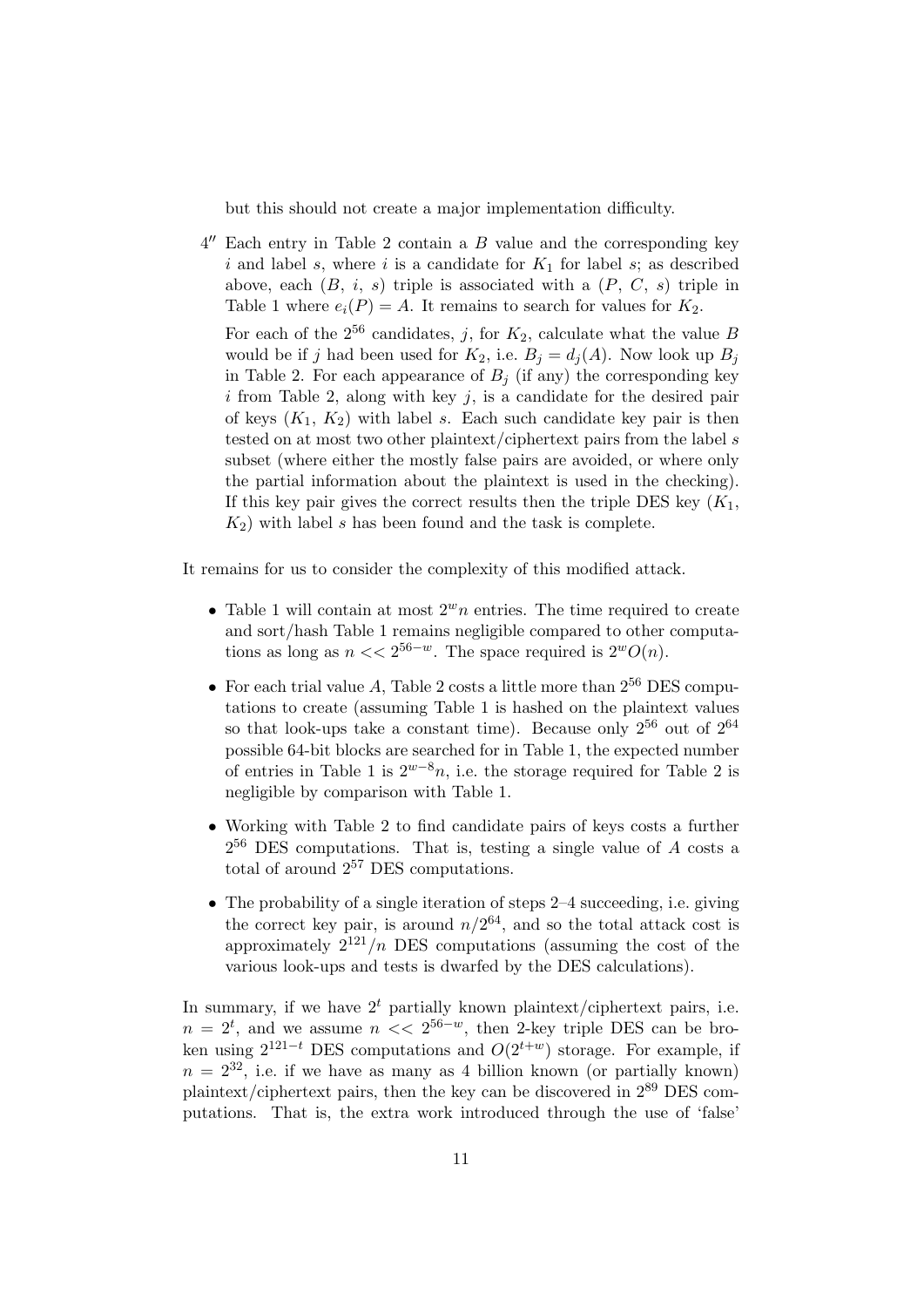pairs is minimal as long as  $n \ll 2^{56-w}$ , i.e.  $t + w \ll 56$ . Of course, the cost of storage has increased to  $O(2^{t+w})$ , but this is still relatively modest if  $t + w \ll 56$ . Note that we can reduce the total number of DES computations to  $2^{120-t}$  by combining the above modification with that given in Section [4.](#page-8-0) Returning to the PIN block example above (for which  $w \approx 13$ ), if  $n = 2^{32}$  then the attack complexity would not be significantly different to the case where  $2^{32}$  fully known plaintext blocks are available.

In summary we have generalised the attack to the case where only partial known plaintext is available, without significantly increasing the computational complexity of the attack; there is an increase in the memory complexity, but the attack is still feasible. This, while not simplifying the attack, means it will potentially apply in many more practical scenarios.

## <span id="page-11-0"></span>6 Implementation strategies

Whilst performing an attack on 2-key triple DES will clearly be a non-trivial computation, it is perhaps worth considering how it might actually be done in practice. Note that while we refer to steps 1–5 from the unmodified van Oorschot attack, the remarks below also apply to all the modified versions described above.

First note that step 1 is a one-off computation working with the known plaintext-ciphertext material to create Table 1. This step should be performed carefully to optimise the cost of the look-ups performed using Table 1 in subsequent parts of the attack. Next observe that there are obvious ways in which the remainder of the attack can be parallelised.

- Performing steps 2–4 for a particular value of  $A$  is completely independent of performing them again for a different value of A. All that is required is access to a copy of Table 1, generated by step 1. That is, software could be created which generated random values of A and performed steps 2–4, and this software could be run without reference to other running copies of the software — the only requirement is an effective random number generator so that different instances of the software generate different values of A (with high probability).
- Creating Table 2 in step 3 could be parallelised by partitioning the set of possible keys i, so that multiple machines can create Table 2.
- Similarly, the use of Table 2 in step 4 could be partitioned by partitioning the set of possible keys  $j$ . Note that each device performing this part of the attack will require a copy of Table 2. Note also that, as they are found, 'candidate' keys could be sent to a different device for testing using entries from Table 1.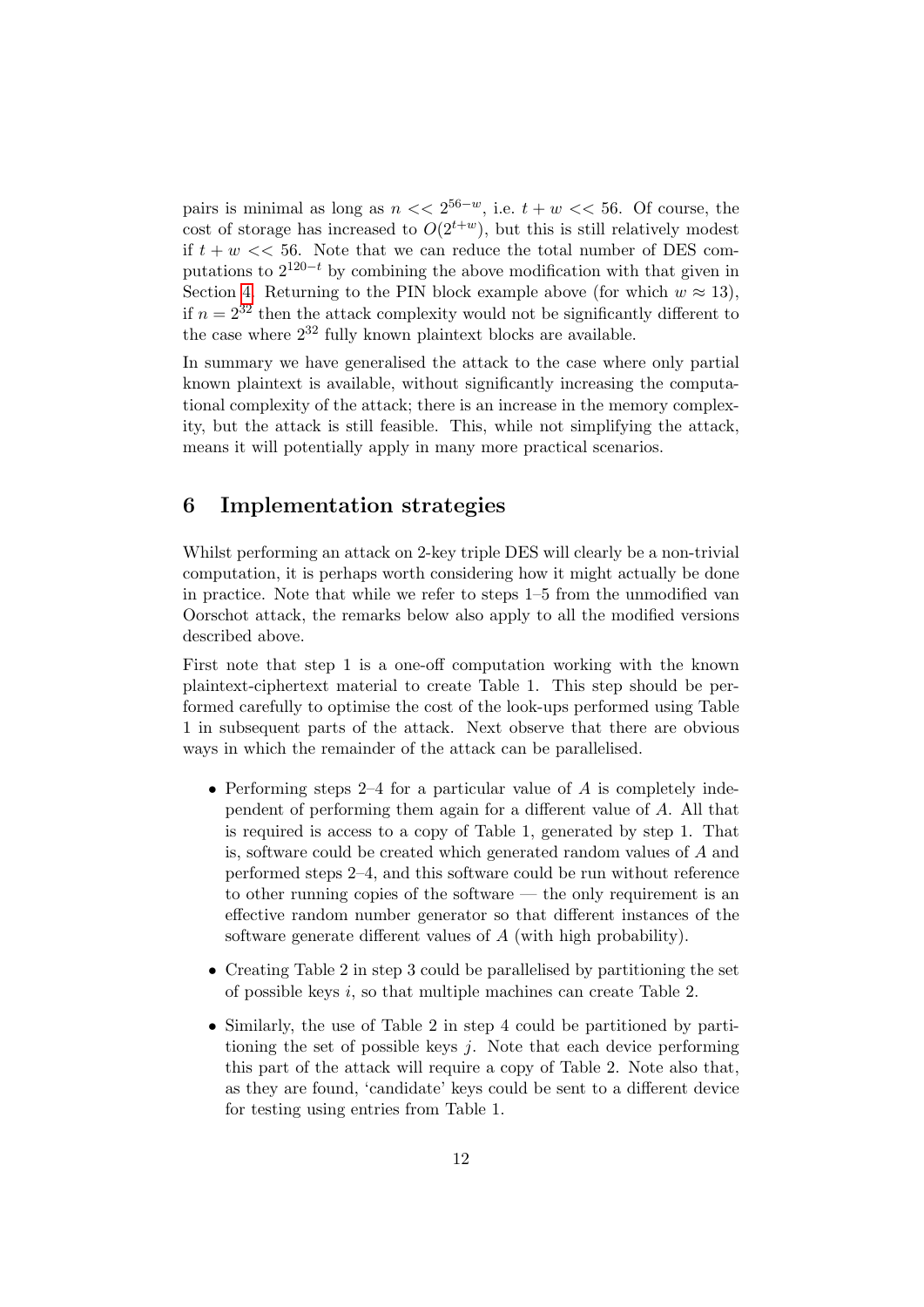## <span id="page-12-0"></span>7 Attacking the ANSI Retail MAC

### 7.1 Background

We next consider the impact of the van Oorschot-Wiener attack on the ANSI Retail Message Authentication Code (MAC) [\[1\]](#page-16-10). This MAC algorithm appears to be used in the payments industry, since it is standardised in A1.2.1 of the current version of EMV Book 2 [\[7\]](#page-16-7). The scheme, otherwise known as CBC-MAC-Y or ISO/IEC 9797-1 algorithm  $3 \text{ [8]}$  $3 \text{ [8]}$  $3 \text{ [8]}$ , operates as follows. For the purposes of this paper we describe it in the context of use with DES, although the remarks apply more generally. We also use the same notation as employed previously.

A message D to be MAC-protected is first padded and split into a sequence of q n-bit blocks:  $D_1, D_2, \ldots, D_q$ . The MAC scheme uses a pair of keys  $K_1$ ,  $K_2$ . The MAC computation is as follows.

$$
H_1 = e_{K_1}(D_1),
$$
  
\n
$$
H_{\ell} = e_{K_1}(D_{\ell} \oplus H_{\ell-1}), (2 \le \ell \le q),
$$
 and  
\n
$$
M = e_{K_1}(d_{K_2}(H_q)),
$$

where  $\oplus$  represents bit-wise exclusive or, and M is the MAC. Note that, for simplicity, we assume that the MAC is not truncated.

It is not hard to see that this amounts to encrypting the message using single DES in CBC mode, but using 2-key triple DES on the final block; the MAC  $M$  is then simply the encryption of the final block. This suggests that the van Oorschot-Wiener attack may be relevant (and it is!).

The most effective general-purpose key recovery attack on the ANSI retail MAC algorithm requires  $2^{57}$  DES operations and  $2^{32}$  known message/MAC pairs, as described by Preneel and van Oorschot [\[27\]](#page-18-2). An alternative key recovery attack, requiring only one known MAC/message pair but a larger number of verifications, is due to Knudsen and Preneel, [\[15\]](#page-17-10); this attack requires 2<sup>56</sup> DES operations, one known message/MAC pair, and 2<sup>56</sup> online MAC verifications. Further key recovery attacks based on MAC verifications have been devised, [\[14,](#page-17-11) [20\]](#page-17-12), although they are more relevant in the case where the MAC is truncated and so we do not describe them further here.

#### 7.2 Applying the van Oorschot-Wiener attack

First observe that the applicability of the van Oorschot-Wiener attack to the ANSI retail MAC does not appear to have previously been considered, very probably because the 'standard' Preneel-van Oorschot attack is typically more effective. As discussed in Section [3,](#page-4-0) the van Oorschot-Wiener attack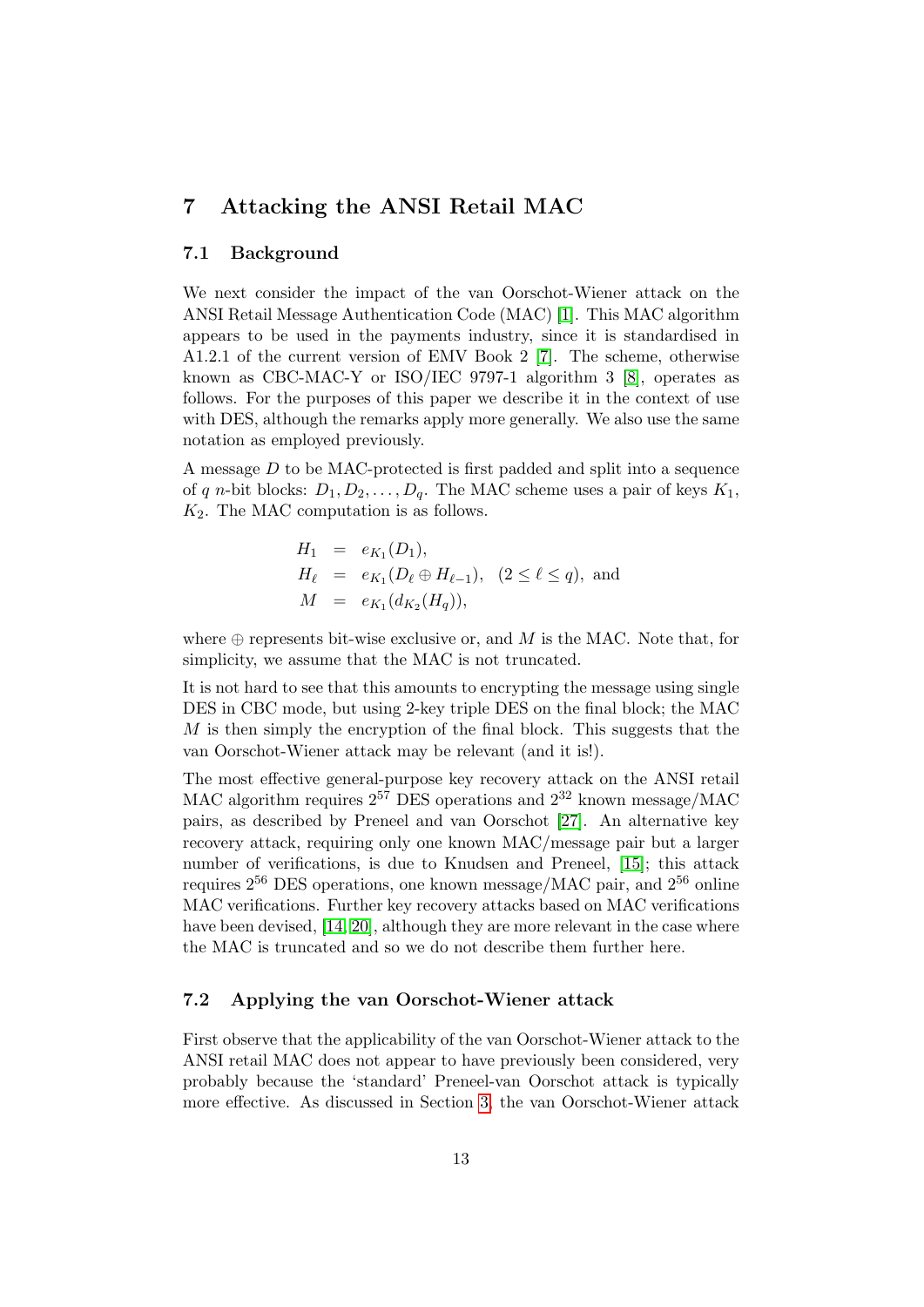requires large volumes of matching plaintext and ciphertext generated using a single key in order to be effective. Also, as discussed immediately above, the Preneel-van Oorschot attack, [\[27\]](#page-18-2), requires  $2^{32}$  known message/MAC pairs, and if such material is available it is then significantly more efficient than the van Oorschot-Wiener attack. That is, the van Oorschot-Wiener attack does not appear to offer any advantage over the established Preneelvan Oorschot attack.

However, the fact that van Oorschot-Wiener can be made to work where the known ciphertext has bene generated using multiple keys, suggests that it may have significance to this MAC scheme. We next sketch how the attack can be applied in this case. For simplicity we look at the application of the 'standard' version of the attack (as described in Section [3\)](#page-4-0), although the generalised versions of sections [3.3](#page-6-1) and [4](#page-8-0) also apply.

We suppose the attacker has access to n message/MAC pairs  $((D_1, D_2, \ldots, D_q),$ M), all created using the same pair of DES keys  $(K_1, K_2)$ . Note that, for simplicity, we consider the padded and split version of a message. As before, we fix a 64-bit value A, and in this case hope that  $d_{K_1}(M) = A$  for one of the known pairs  $((D_1, D_2, \ldots, D_q), M)$ . If this is true, then finding  $K_2$  only requires a single DES key search, i.e. performing 2<sup>56</sup> DES operations. Of course, unless  $n$  is very large, the guess is unlikely to be true, so the attack has to be performed for many values of  $A$ . The larger the value of  $n$ , then the larger the probability of a successful guess of a value  $A$ , and hence the more efficient the attack. The attack proceeds as follows.

- 1. Tabulate the  $((D_1, D_2, \ldots, D_q), M)$  pairs, sorted or hashed on the values of M, to create Table 1, which requires  $O(2<sup>r</sup>n)$  words of storage if we make the simplifying assumption that  $q$  is bounded above by  $2^r$ .
- 2. Now randomly select and fix (for steps 2–4) a value A. [This stage of the attack will succeed if and only if  $A = d_{K_1}(M)$  for one of the known values of  $M$ . If steps 2–4 succeed with this value of  $A$  we can find the target key pair  $(K_1, K_2)$ ; if not, we simply repeat with a different value of  $A$  — see step 5.
- 3. Create a second table (Table 2) as follows. For each of the  $2^{56}$  possible DES keys *i*, calculate  $M_i = e_i(A)$ . Next look up  $M_i$  in Table 1. If  $M_i$ is equal to one of the value of  $M$  in Table 1, take the corresponding ciphertext message  $D_1, D_2, \ldots, D_q$  and compute

$$
H_1 = e_{K_1}(D_1), \n H_{\ell} = e_{K_1}(D_{\ell} \oplus H_{\ell-1}), (2 \le \ell \le q), and \n B = H_q.
$$

Now store  $B$  together with  $i$  in Table 2, sorted (or hashed) on the  $B$ values. Note that the same  $B$  value may occur more than once.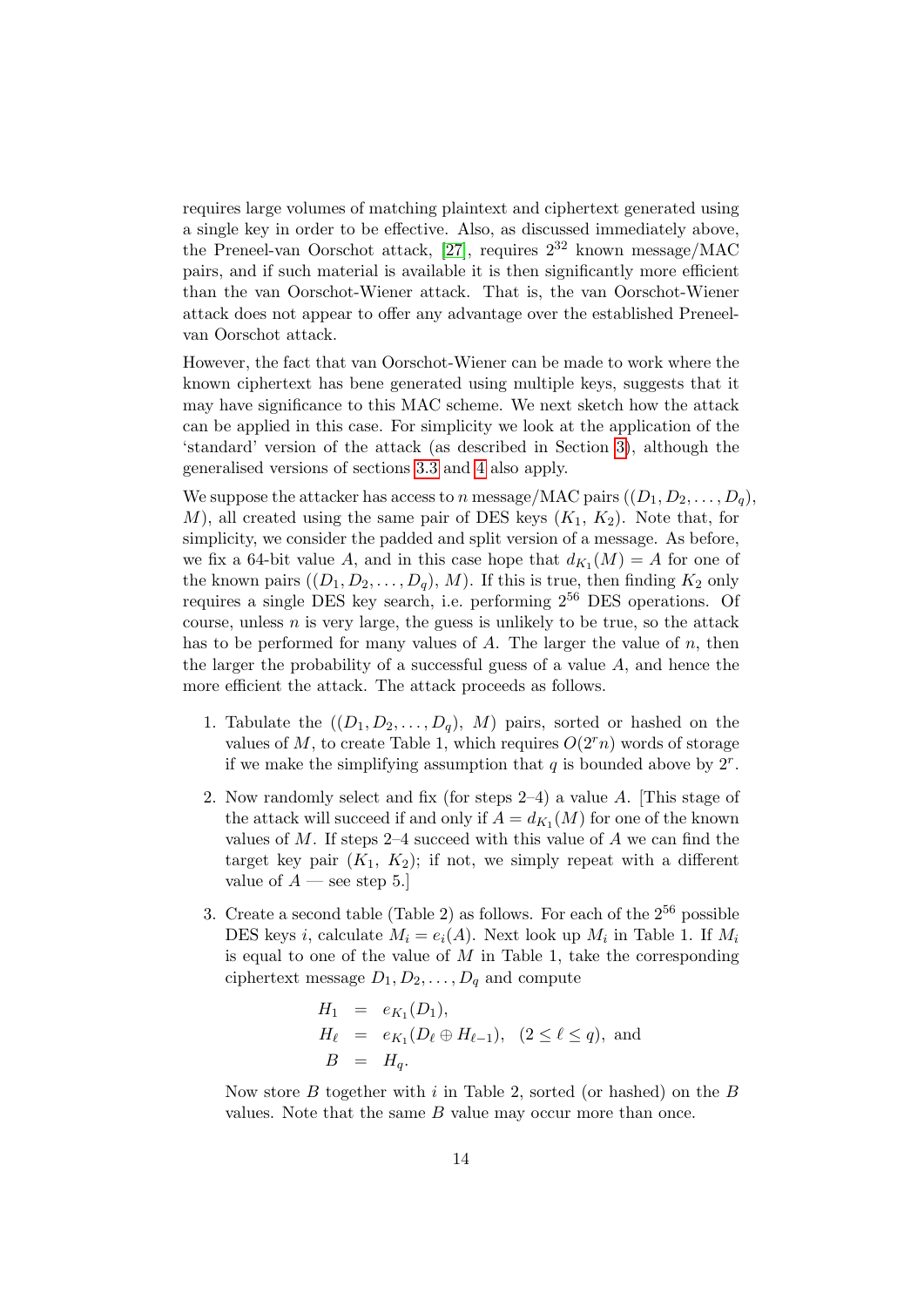4. Each entry in Table 2 consists of a B value and the corresponding key i, where i is a candidate for  $K_1$ ; as above, each  $(B, i)$  pair is associated with a  $((D_1, D_2, \ldots, D_n), M)$  pair from Table 1 where  $d_i(M) = A$ . The remaining task is to search for possible values of  $K_2$ .

For each of the  $2^{56}$  candidates, j, for  $K_2$ , calculate what B would be if j had been used for  $K_2$ , i.e.  $B_j = e_j(A)$ . Now look up  $B_j$  in Table 2. For each appearance of  $B_i$  (if any) the corresponding key i from Table 2, along with key j, is a candidate for the pair of keys  $(K_1,$  $K_2$ ). Each such candidate key pair is then tested on at most two other message/MAC pairs. If this key pair gives the correct results then the target DES key pair  $(K_1, K_2)$  has been found.

5. If step 4 fails, then steps 2–4 are repeated for a new value of A.

#### 7.3 Impact on security

The algorithm is very similar to that given in Section [3.](#page-4-0) As a result, the complexity considerations are very similar too, with the following exceptions.

- Table 1 is now larger, containing a q-block message and a 64-bit MAC. If, as above, we assume  $q \leq 2^r$  for some r, then Table 1 will contain at most  $2^{r+3}n$  bytes.
- Computing an entry in Table 2 will take up to  $r+1$  DES computations instead of a single DES computation.
- Checking a candidate key pair will take up to  $r+2$  DES computations.

However, as long as r is not too large, say  $r \leq 2^{10}$  then even if n is as large as  $2^{40}$ , Table 1 will contain at most  $2^{53}$  bytes. Since the number of entries in Table 2 is much less than in Table 1, and similarly the number of candidate key pairs is much less than  $2^{56}$ , the other two differences do not affect the overall attack complexity.

Given the generalisations to the van Oorschot-Wiener attack described above, if we have  $2^t$  known message/MAC pairs, i.e.  $n = 2^t$ , and the message length is bounded above by  $2^r$ , then the ANSI retail MAC can be broken using  $2^{120-t}$  DES computations and  $O(2^{t+r})$  storage. For example, if  $n = 2^{32}$ , i.e. if we have as many as 4 billion known message/MAC pairs, then one of the DES key pairs used can be discovered in  $2^{88}$  DES computations. The main novel observation here is that the known message/MAC pairs do not need to all have been generated using the same pair of keys.

Hence if, for example, no more than  $2^{30}$  message/MAC pairs are available generated using a single key, the Preneel-van Oorschot attack will simply not apply, whereas the attack described above will. That is, limiting the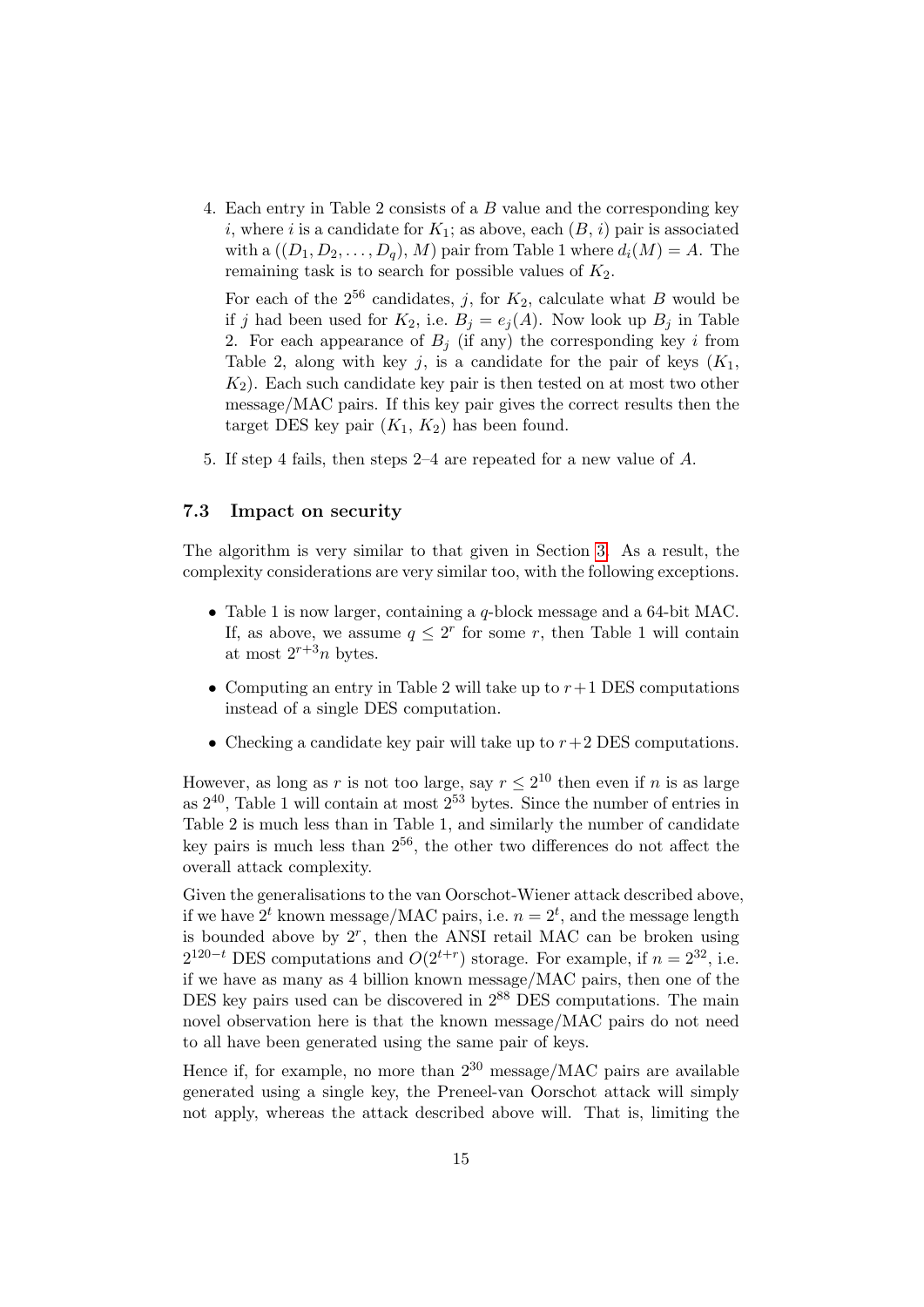number of MACs generated using a single pair of DES keys, whilst effective in mitigating the Preneel-van Oorschot attack, does not protect against the generalised van Oorschot-Wiener attack.

These observations suggest that in practice this MAC scheme has become dangerously weak. Unlike the encryption case, where known plaintext may be difficult to obtain, known message/MAC pairs are likely to be readily available whenever protected data is intercepted. Moreover, the attack outlined above will still work (with increased storage complexity) even if the MAC is truncated, e.g. from 64 to 48 bits. Precisely the arguments given in Section [5](#page-8-1) apply, since a message/truncated MAC pair can be used to generate  $2<sup>t</sup>$  message/untruncated MAC pairs (only one of which is valid) assuming the known MAC is truncated by deleting  $t$  bits.

## <span id="page-15-0"></span>8 Conclusions — the future of 2-key triple DES

The fact that the van Oorschot-Wiener attack works with both plaintext/ciphertext pairs generated using a multiplicity of keys and with partially known plaintext significantly enlarges the set of scenarios in which the security of 2-key triple DES is at risk. Whilst obtaining  $2^{32}$  known plaintext-ciphertext pairs all generated using a single key sounds difficult for an attacker, obtaining the same number of only partially known plaintext/ciphertext pairs possibly generated using a multiplicity of keys seems greatly more plausible. This is why we suggest that the estimate of 80-bit security seems a very realistic estimate, and does not leave much margin of safety. In particular, advice to change keys regularly does not give the protection expected. Of course, performing regular key changes is good advice, but does not reduce the attack's success probability; it only limits the impact of a successful attack.

80 bits of security does not seem very much today, given that 56 bits of security, as provided by single DES, was deemed very risky 30 or more years ago. It would therefore seem prudent to replace 2-key triple DES as soon as possible, either with the 3-key variant or, preferably, with a more modern and more efficient algorithm like AES. Use of AES also allows the introduction of 256-bit keys, giving protection against possible attacks based on quantum computing.

Finally we also observe that the observations in Section [7](#page-12-0) cast very serious doubt on the future viability of the ANSI retail MAC when used with DES.

## Acknowledgements

The author would like to thank the reviewers for their helpful suggestions and corrections, which have undoubtedly improved the paper.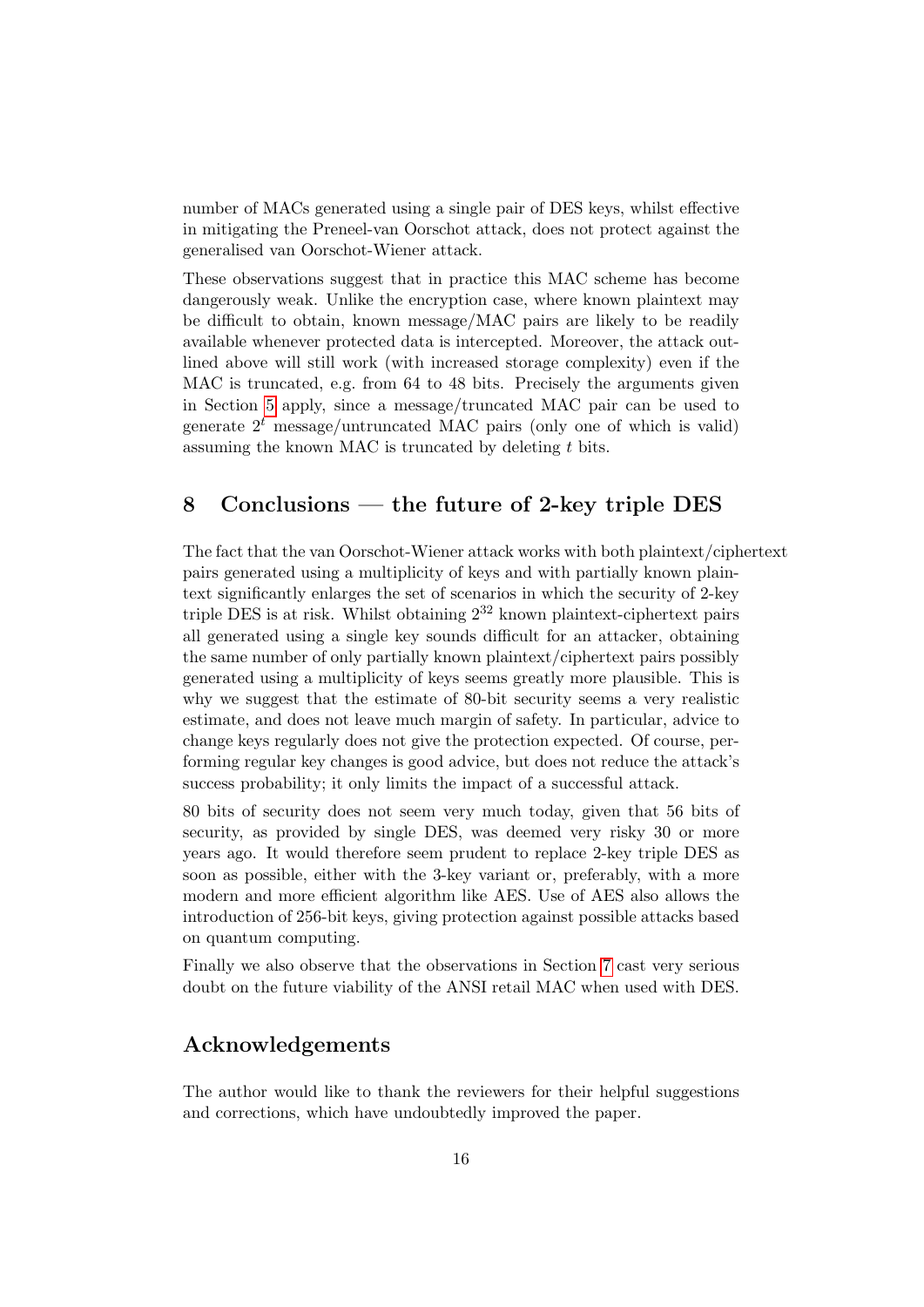### References

- <span id="page-16-10"></span>[1] American Bankers Association, Washington, DC. ANSI X9.19, Financial institution retail message authentication, August 1986.
- <span id="page-16-1"></span>[2] American National Standards Institute, New York. ANSI X3.92–1981, Data Encryption Algorithm, 1981.
- <span id="page-16-2"></span>[3] American National Standards Institute, New York. ANSI X9.52–1998, Triple Data Encryption Algorithm — Modes of operation, 1998.
- <span id="page-16-6"></span>[4] M. Curtin and J. Dolske. A brute force search of DES keyspace. <http://www.interhack.net/pubs/des-key-crack/>, November 1998. [Online — accessed 2nd February 2016].
- <span id="page-16-0"></span>[5] W. Diffie and M. Hellman. Exhaustive cryptanalysis of the NBS data encryption standard. IEEE Computer,  $10(6)$ :74–84, June 1977.
- <span id="page-16-5"></span>[6] Electronic Frontier Foundation. Cracking DES: Secrets of encryption research, wiretap politics and chip design. O'Reilly and Associates, 1998.
- <span id="page-16-7"></span>[7] EMVCo. Integrated Circuit Card Specifications for Payment Systems — Book 2: Security and Key Management, November 2011. Version 4.3.
- <span id="page-16-11"></span>[8] International Organization for Standardization, Genève, Switzerland.  $ISO/IEC$  9797-1, Information technology — Security techniques  $Message$  Authentication Codes  $(MACs)$  – Part 1: Mechanisms using a block cipher, 1999.
- <span id="page-16-9"></span>[9] International Organization for Standardization, Genève, Switzerland. ISO 9564–1:2002, Banking — Personal Identification Number (PIN) management and security  $-$  Part 1: Basic principles and requirements for online PIN handling in ATM and POS systems, 2nd edition, 2002.
- <span id="page-16-3"></span>[10] International Organization for Standardization, Genève, Switzerland.  $ISO/IEC$  18033-3, Information technology — Security techniques –  $Encryption$  algorithms  $-$  Part 3: Block ciphers, 2005.
- <span id="page-16-4"></span>[11] International Organization for Standardization, Genève, Switzerland.  $ISO/IEC$  18033-3:2010, Information technology — Security techniques — Encryption algorithms — Part 3: Block ciphers, 2nd edition, 2010.
- <span id="page-16-8"></span>[12] International Organization for Standardization, Genève, Switzerland. ISO/IEC JTC 1/SC 27 N13432, ISO/IEC JTC 1/SC 27 Standing Document No. 12 (SD12) on the Assessment of Cryptographic Techniques and Key Lengths, 4th edition, May 2014.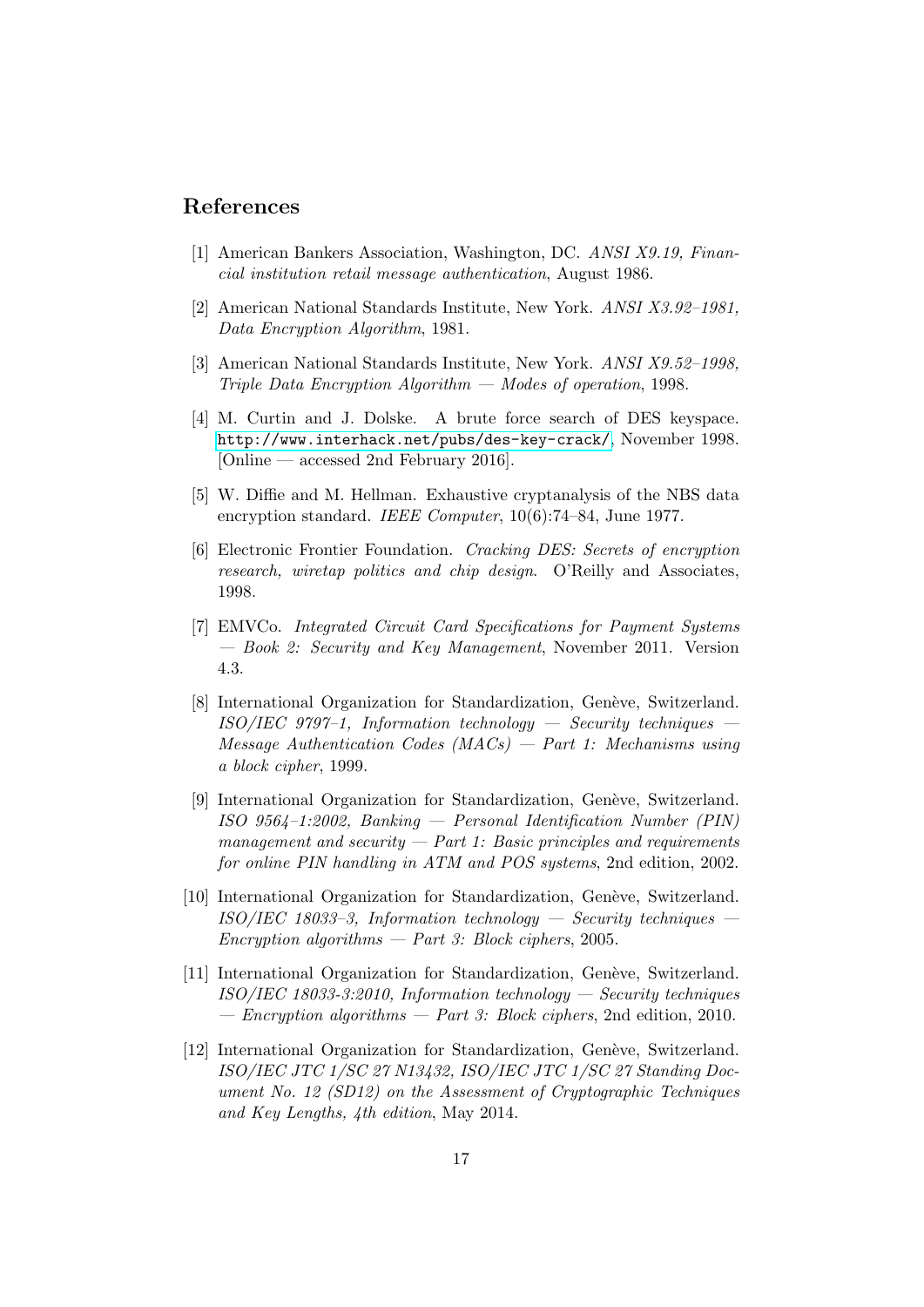- <span id="page-17-7"></span>[13] International Organization for Standardization, Genève, Switzerland. ISO/IEC JTC 1/SC 27 N14908, First edition of SC 27/WG 2 Standing Document  $4$  — Analysis and status of cryptographic algorithms, December 2014.
- <span id="page-17-11"></span>[14] L. R. Knudsen and C. J. Mitchell. Analysis of 3gpp-MAC and two-key 3gpp-MAC. Discrete Applied Mathematics, 128:181–191, 2003.
- <span id="page-17-10"></span>[15] L. R. Knudsen and B. Preneel. MacDES: MAC algorithm based on DES. Electronics Letters, 34:871–873, 1998.
- <span id="page-17-8"></span>[16] L. R. Knudsen and M. Robshaw. The Block Cipher Companion. Springer-Verlag, Berlin, 2011.
- <span id="page-17-9"></span>[17] S. Lucks. Attacking triple encryption. In S. Vaudenay, editor, Fast Software Encryption, 5th International Workshop, FSE '98, Paris, France, March 23–25, 1998, Proceedings, volume 1372 of Lecture Notes in Computer Science, pages 239–253. Springer-Verlag, Berlin, 1998.
- <span id="page-17-0"></span>[18] A. J. Menezes, P. C. van Oorschot, and S. A. Vanstone. Handbook of Applied Cryptography. CRC Press, Boca Raton, 1997.
- <span id="page-17-3"></span>[19] R. C. Merkle and M. E. Hellman. On the security of multiple encryption. Communications of the ACM, 24(7):465–467, 1981.
- <span id="page-17-12"></span>[20] C. J. Mitchell. Key recovery attack on ANSI retail MAC. Electronics Letters, 39:361–362, 2003.
- <span id="page-17-1"></span>[21] National Institute of Standards and Technology (NIST), Gaithersburg, MD. Federal Information Processing Standards Publication 46-3 (FIPS PUB 46-3): Data Encryption Standard (DES), October 1999.
- <span id="page-17-4"></span>[22] National Institute of Standards and Technology (NIST), Gaithersburg, MD. Federal Information Processing Standards Publication 197 (FIPS PUB 197): Specification for the Advanced Encryption Standard (AES), November 2001.
- <span id="page-17-2"></span>[23] National Institute of Standards and Technology (NIST). NIST Special Publication 800-67, Recommendation for the Triple Data Encryption Algorithm (TDEA) block cipher, January 2012. Revision 1.
- <span id="page-17-5"></span>[24] National Institute of Standards and Technology (NIST). NIST Special Publication 800-131A, Transitions: Recommendations for transitioning the use of cryptographic algorithms and key lengths, November 2015. Revision 1.
- <span id="page-17-6"></span>[25] National Institute of Standards and Technology (NIST). NIST Special Publication 800–57 Part 1, Recommendation for Key Management, January 2016. Revision 4.